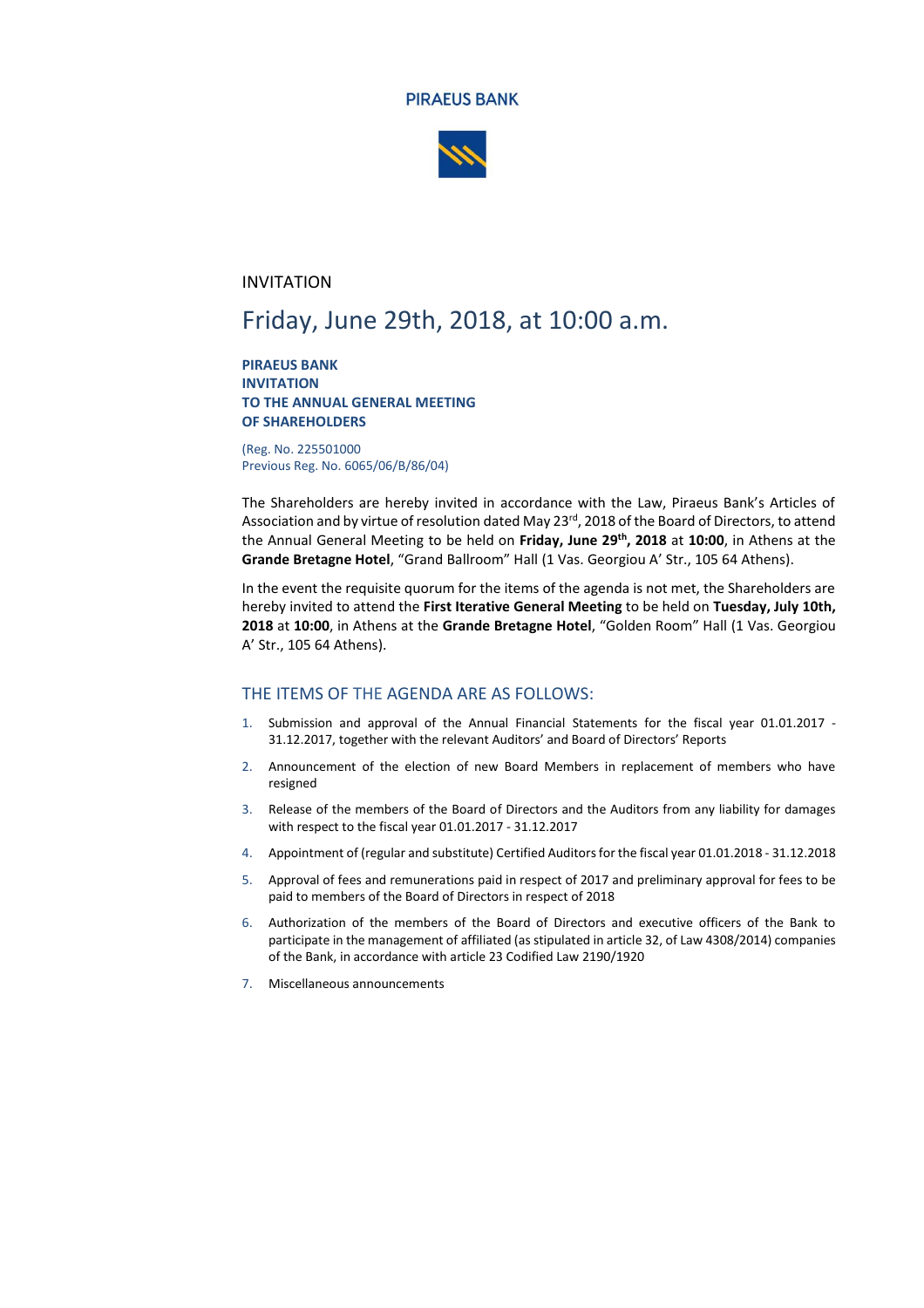



## RIGHT TO PARTICIPATE AND VOTE IN THE AGM

Shareholders having the right to participate and vote in the Annual General Meeting (**AGM**) dated **June 29th, 2018** are those registered on **June 24th, 2018**, i.e. at the opening of the fifth day prior to the date of the Annual General Meeting (**Record Date**), in the electronic registry of the Dematerialized Securities System ("DSS"), managed by "Hellenic Central Securities Depository" (HCSD) and kept by Hellenic Exchanges S.A. ("HELEX").

In the event the required quorum is not met at the **AGM,** the Shareholders having the right to participate and vote at the **First Iterative General Meeting dated July 10th, 2018 (First Iterative)** are those registered in the above registry at the opening of **July 6th, 2018** (**Record Date of the First Iterative General Meeting**). In the latter event, a newer invitation will not be issued, in accordance with the law.

The Shareholder status on the Record Date and the Record Date of the First Iterative is verified through the direct electronic linkup of the Bank with the records of the Dematerialized Securities System ("DSS").

Only those who qualify as shareholders on the relevant record date are entitled to participate and vote in the **AGM** or the **First Iterative**. Shareholders not complying with the provisions of article 28a of C.L. 2190/1920 may participate in the General Meeting only after the Meeting has authorized them to do so.

The exercise of the right to participate and vote does not require the blocking of shares or any other process which restricts the Shareholders' ability to sell and/or transfer shares during the period between the **Record Date** or the **Record Date of the First Iterative General Meeting** and **the date of the relevant General Meeting (AGM or First Iterative)**.

The Bank's Articles of Association do not provide for the possibility of the participation of Shareholders in the General Meeting by electronic means, without the shareholders or their representatives being physically present at the Meeting, nor for the possibility of voting by distance through electronic means or correspondence.

# PROCEDURE FOR PARTICIPATION AND VOTING BY PROXY

The Shareholder, who is entitled to participate in the **AGM** may vote either in person or by proxy. Each Shareholder may appoint up to three (3) proxies. However, if a Shareholder has shares of the Bank held in more than one securities account, the above limitation shall not prevent the Shareholder from appointing separate proxies for each of the securities account, where shares are held. A proxy holder, acting on behalf of several shareholders, may cast votes differently in respect of shares held by each shareholder represented. Each Shareholder may appoint a proxy holder either for a single General Meeting or for multiple meetings taking place within a determined time period.

The appointment and / or any revocation of a Shareholder's proxy shall be made in writing and shall be notified as described below at least three (3) days prior to the date of the General Meeting.

The proxy form as well the form for the revocation of Proxy is available at Piraeus Bank's branches as well as on the Bank's website http://www.piraeusbankgroup.com, and at the Bank's Shareholders' Services Department, (Mitropoleos 9, 105 57, Athens - 1st floor).

The proxy form or the form for the revocation of Proxy, completed and signed, must be submitted to either Piraeus Bank's branches or to the Bank's Shareholders' Services Department, (Mitropoleos 9, 105 57, Athens - 1st floor), until **June 27th, 2018**. Moreover, Shareholders may within the aforesaid deadline, i.e. by **June 27th, 2018** submit the above forms to the Shareholders' Services Department by email at the address **ZapantiM@piraeusbank.gr**, according to par. 2 art. 19 of the Bank's Articles of Association.

In the case where a proxy has been appointed solely for the purposes of the **AGM**, the final date of submission of the proxy form and the form for the revocation of Proxy, in the event of the **First Iterative** shall be **8 July 2018**.

The proxy votes in accordance with the Shareholders' instructions, as long as these are in place and is obliged to file the required voting instructions for at least one (1) year from the submission of the minutes of the General Meeting to the statutory publication requirements.

It is noted that the proxy is obliged to disclose to the Company, before the commencement of the General Meeting, any event which might be useful to the Shareholders in assessing the risk of the proxy pursuing any